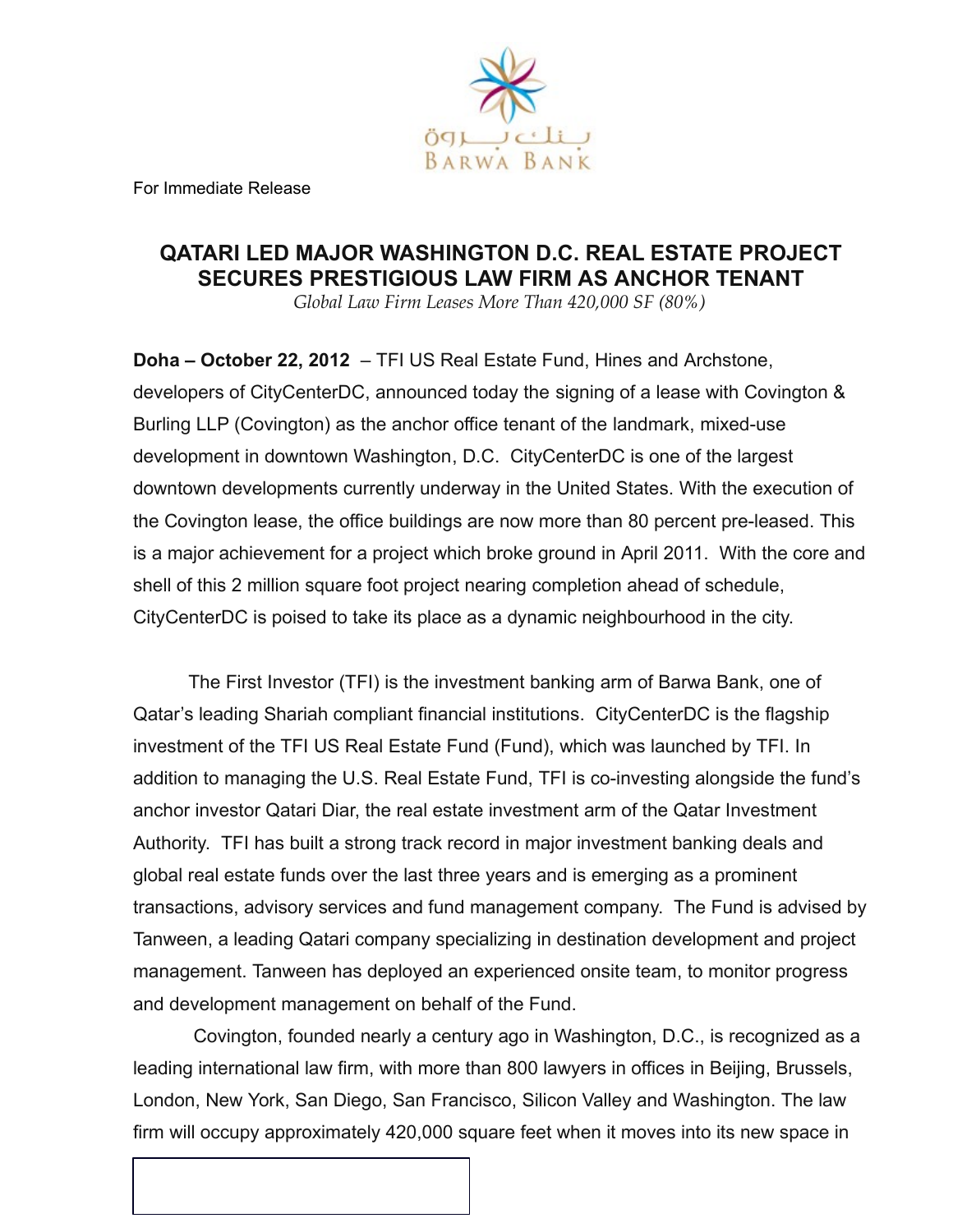

the summer of 2014. The initial lease will run for 20 years with expansion option as growth dictates.

"We are excited to participate in the redevelopment of this historic section in the nation's capital, which will have enormous positive impact on the city," said **Timothy Hester**, chair of the firm's management committee. "CityCenterDC's proximity to all of Washington's major institutions makes it an ideal location to serve our international and domestic clients."

"We are extremely excited to welcome a firm with the stature and prominence of Covington & Burling as the anchor tenant for CityCenterDC's office component," said **William B. Alsup, III**, senior managing director of Hines. "It's somewhat symbolic that a firm with nearly a hundred-year-history in Washington has chosen to relocate to the city's most cutting-edge project," said Alsup. "Covington's relocation to CityCenterDC embodies one of the most important design themes of the project's master plan – integrating the new with the old, 'reweaving' the historic fabric of the surrounding neighborhood with the state-of-the-art amenities and components of CityCenterDC." Alsup added.

**Mohammed Al Saad**, Vice Chairman and Managing Director of Barwa Bank and Board member of TFI, said: "As Qatar's first major real estate investment in the U.S., I am very pleased to note that construction is progressing ahead of schedule and that the project has executed lease for the majority of the office space from a prestigious global law firm, further demonstrating the commercial attractiveness of this project."

"This clearly reflects the investment and development management expertise of the senior team at Barwa Bank, TFI and Tanween, as well as that of our development partners Hines and Archstone. Between us, we are delivering a truly transformational, mixed-use landmark development in one of the world's great capital cities" Al Saad added.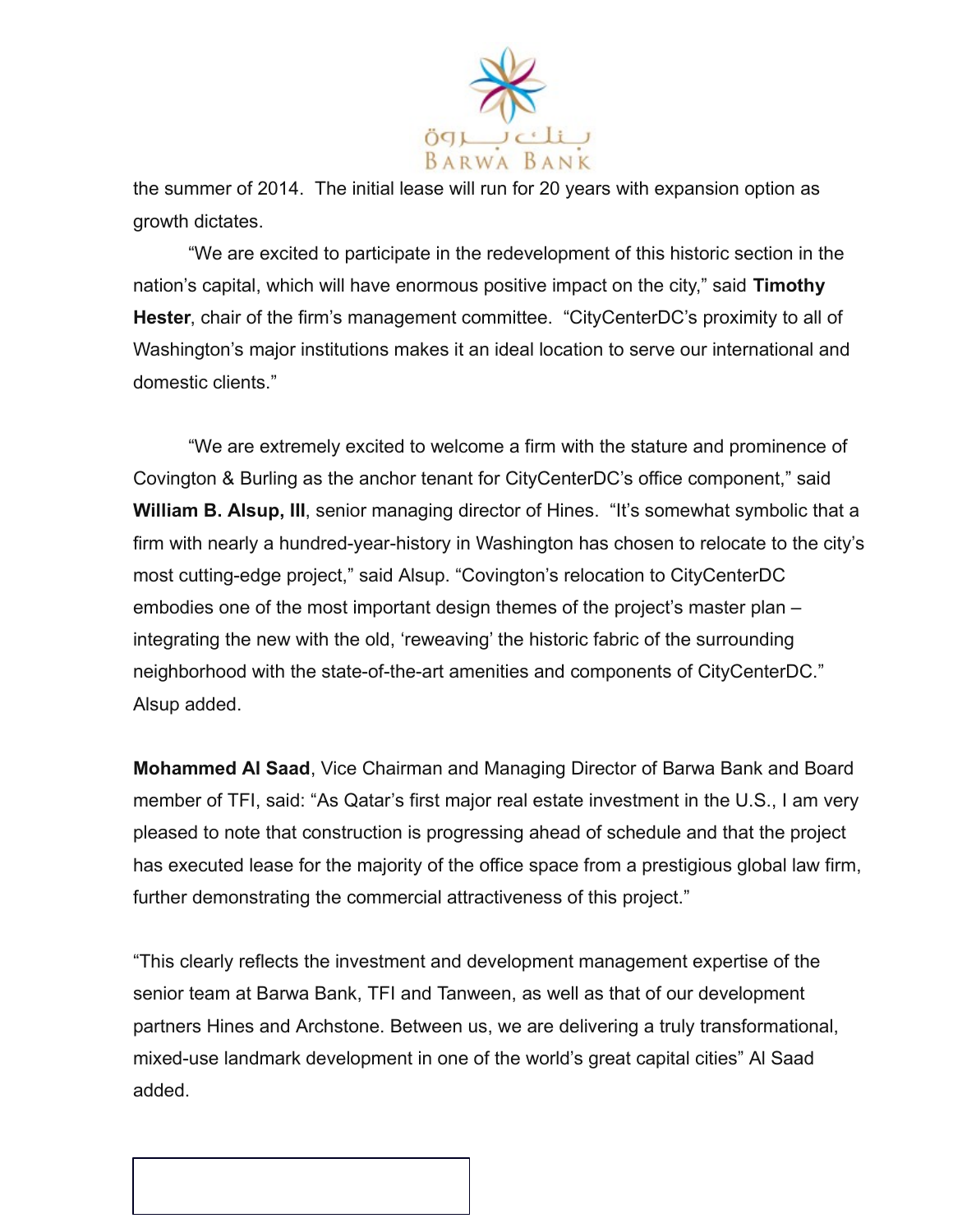

CityCenterDC [\(www.citycenterdc.com\)](http://www.citycenterdc.com/) is a unique, pedestrian-friendly, 10-acre mixed-use development, located in the heart of downtown Washington on a 4.5-block parcel bounded by New York Avenue, 9th, H and 11<sup>th</sup> Streets, NW. Foster + Partners of London and Washington D.C.'s Shalom Baranes Architects served as master-plan architects. Phases I and II of the project will contain more than 295,000-square-feet of retail space situated at the base of seven buildings that encompass 520,000 square feet of office space, 458 rental apartment units, 216 condominium units a 350-room luxury hotel and nearly an acre and a half of open spaces. It is anticipated that project will be able to accept initial occupants during the third quarter 2013, with a Grand Opening scheduled for spring 2014.

Setting a new standard for urban living, the CityCenterDC apartments, "*Archstone CityCenter"*, will respond to the District's growing demand for well-appointed apartment homes in convenient locations. The 458 luxury apartments will be available for rent beginning in the fall 2013. The CityCenterDC retail component will consist of over 60 retail stores, restaurants and cafés. CityCenterDC's retail will complement and enliven the existing downtown retail by providing one-of-a-kind shopping and dining destinations for the Washington, D.C. metropolitan area.

# The CityCenterDC condominiums, the *Residences at CityCente*

*[\(www.ResidencesatCityCenterDC.com\)](http://www.ResidencesatCityCenterDC.com/)*, designed by internationally renowned Foster + Partners, will be stunning architectural additions to downtown Washington. All of the homes will offer access to a balcony or Juliet balcony. Eleven of the homes will offer the exclusive use of private terraces – a feature not often seen in the District. A Sales Gallery will be opening in early November 2012 and will house a fully detailed model unit and renderings of the private resort-style amenities available to residents.

END

# **About The First Investor (TFI)**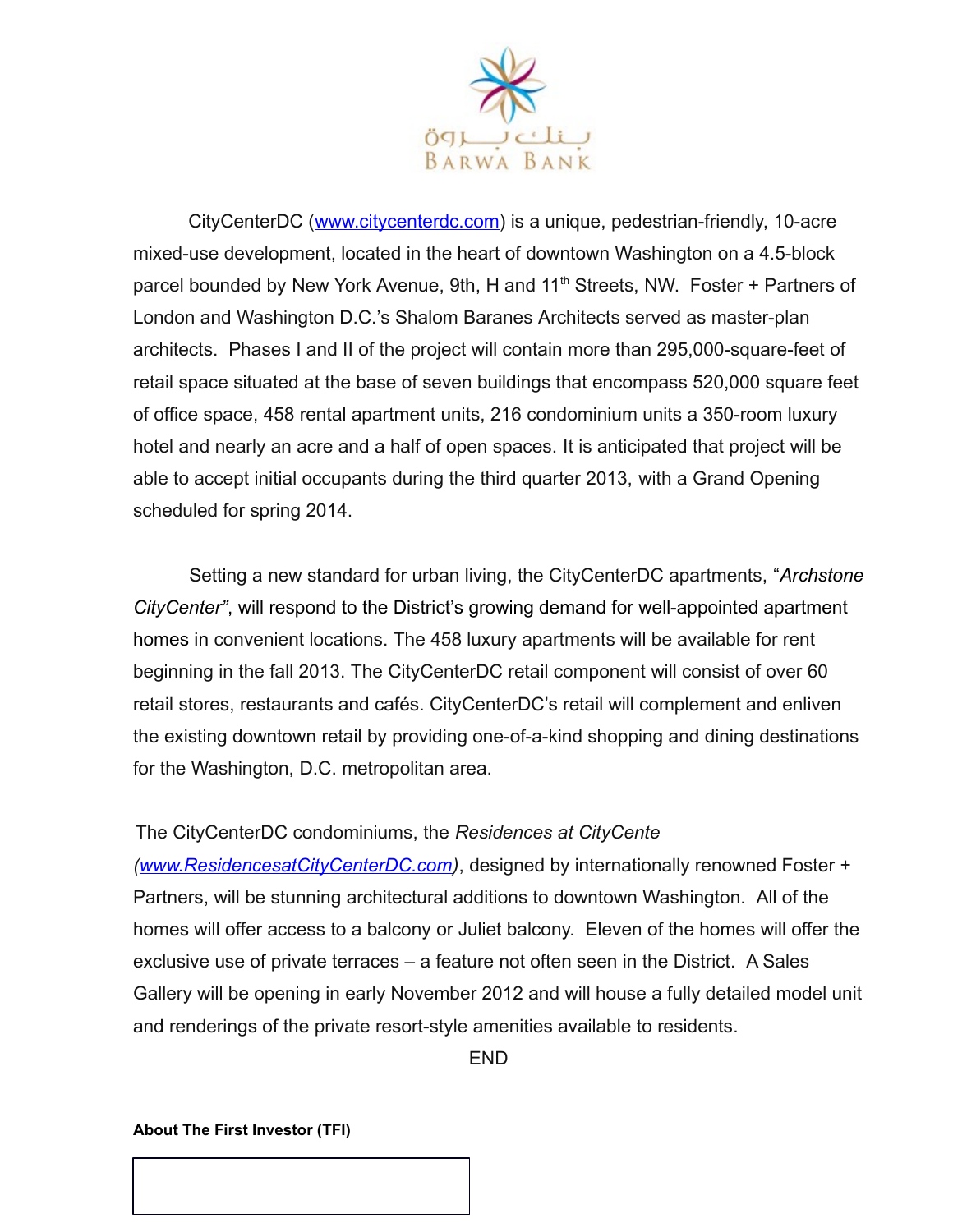

 $\overline{a}$ TFI is a leading Shariah investment company in Qatar and is regulated by the Qatar Central Bank. A wholly owned subsidiary of Barwa Bank, TFI is emerging as one of the most respected investment banking firms within the region, combining Qatari leadership with both international and local expertise to provide dedicated services in Investment Banking, Asset Management and Real Estate Investment. Through its strong international network of relationships and deep technical expertise, TFI provides a global approach in helping clients formulate, deliver and manage effective corporate strategies. Visit [www.tfi.com.qa](http://www.tfi.com.qa/) for more information.

## **About Barwa Bank**

Barwa Bank is a Shariah-compliant bank in the State of Qatar, established in Doha and licensed and regulated by the Qatar Central Bank. With an authorized capital of QAR 6 billion and paid up capital of QAR 3 billion, Barwa Bank provides a full range of Shariah-compliant banking services including retail, corporate and commercial banking, private banking, real estate finance, structured finance, investments and asset management.

## **About Tanween**

Tanween is a Qatari real estate development management and consultancy firm operating in GCC and MENA with a network of international consultants and partners. Tanween assists land owners, developers, investment banks and investors to create commercially viable and sustainable world-class real estate communities in all asset classes. Tanween's experts provide various strategies for real estate developments and asset management and comprehensive project delivery services throughout the development lifecycle. Visit www.tanween.com.

# **About Qatari Diar**

**Qatari Diar Real Estate Investment Company, wholly owned by the Qatar Investment Authority, was established in December 2004 to support Qatar's growing economy and co-ordinate the country's real estate development and investment priorities. Qatari Diar is currently involved in more than 35 projects in more than 20 countries around the world. Visit [www.qataridiar.com.](http://www.qataridiar.com/)**

# **About Covington & Burling LLP**

Covington & Burling LLP is known for the high quality of its work, its in-depth knowledge of key industries, its sophistication in complex regulatory, corporate and litigation matters, deep loyalty to its clients, and its commitment to the highest professional and ethical standards. The firm advises and represents major companies of all types, and has particular expertise in the software and high-technology industries, pharmaceutical, biotechnology and life sciences sector, oil and gas sector, defense industry, consumer products and branded goods industry, financial institutions industry, and media sector. Covington & Burling also has significant experience advising foreign governments and international organizations, including extensive work for clients in the Middle East active in virtually all sectors of the region's economy. Founded nearly a century ago in Washington, D.C., Covington & Burling LLP is recognized as a leading international law firm, with more than 800 corporate, litigation and regulatory lawyers practicing in Beijing, Brussels, London, New York, San Diego, San Francisco, Silicon Valley and in Shanghai and Seoul pending regulatory approvals expected later this year. Visit www.cov.com for more information.

#### **About Hines**

Hines is a privately owned real estate firm involved in real estate investment, development and property management worldwide. The firm's historical and current portfolio of projects that are underway, completed, acquired and managed for third parties includes 1,208 properties representing more than 488 million square feet of office, residential, mixed-use, industrial, hotel, medical and sports facilities, as well as